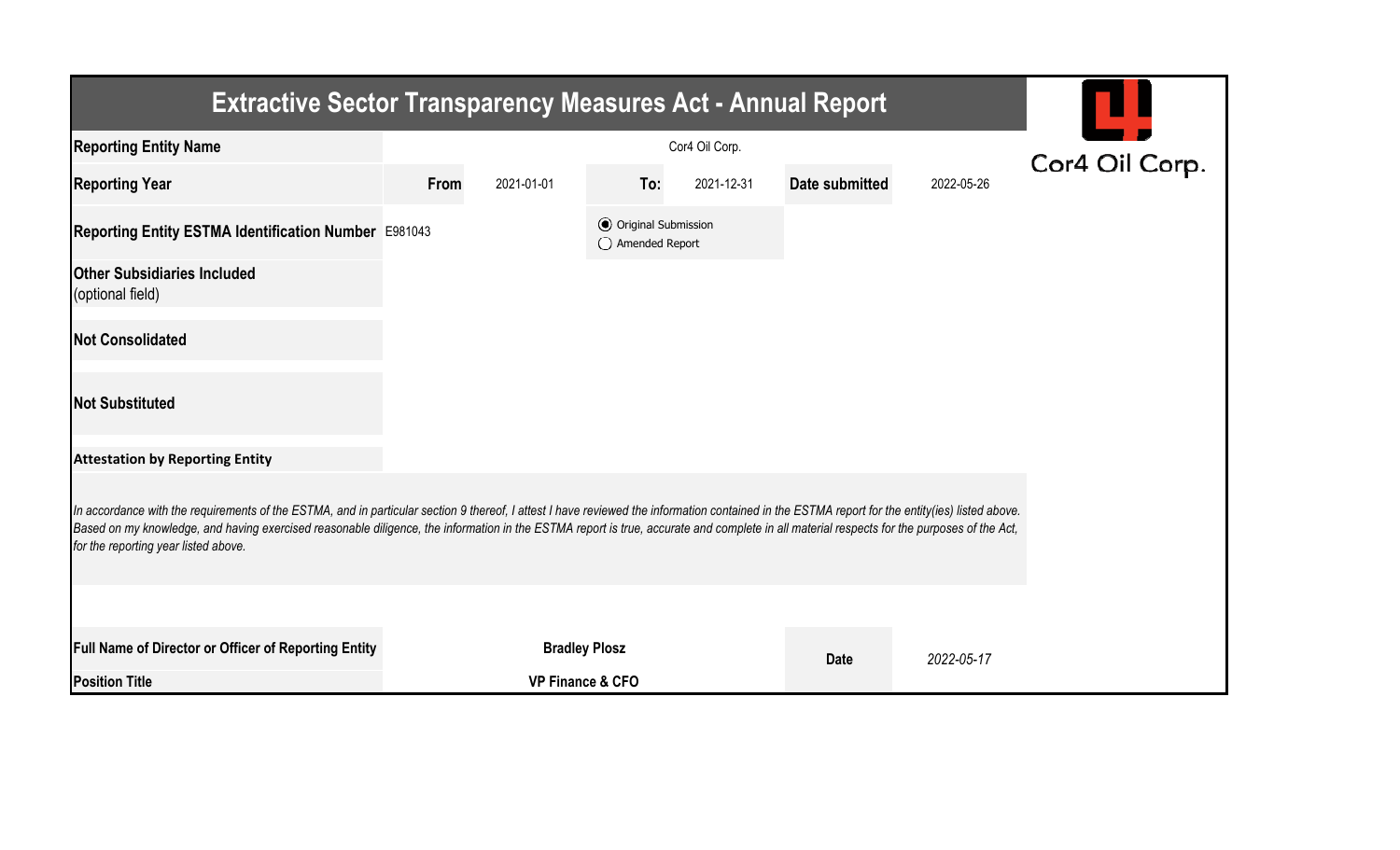|                                                                                                                                                                                  | <b>Extractive Sector Transparency Measures Act - Annual Report</b> |                                                                                 |                                  |                  |           |                                |                |                  |                                               |                                      |                                                                                                                                                                                                                                                                                                                                                           |  |
|----------------------------------------------------------------------------------------------------------------------------------------------------------------------------------|--------------------------------------------------------------------|---------------------------------------------------------------------------------|----------------------------------|------------------|-----------|--------------------------------|----------------|------------------|-----------------------------------------------|--------------------------------------|-----------------------------------------------------------------------------------------------------------------------------------------------------------------------------------------------------------------------------------------------------------------------------------------------------------------------------------------------------------|--|
| <b>Reporting Year</b><br><b>Reporting Entity Name</b><br><b>Reporting Entity ESTMA</b><br><b>Identification Number</b><br><b>Subsidiary Reporting Entities (if</b><br>necessary) | From:                                                              | 2021-01-01                                                                      | To:<br>Cor4 Oil Corp.<br>E981043 | 2021-12-31       |           | <b>Currency of the Report</b>  | CAD            |                  |                                               |                                      |                                                                                                                                                                                                                                                                                                                                                           |  |
|                                                                                                                                                                                  | <b>Payments by Payee</b>                                           |                                                                                 |                                  |                  |           |                                |                |                  |                                               |                                      |                                                                                                                                                                                                                                                                                                                                                           |  |
| Country                                                                                                                                                                          | Payee Name <sup>1</sup>                                            | Departments, Agency, etc<br>within Payee that Received<br>Payments <sup>2</sup> | <b>Taxes</b>                     | <b>Royalties</b> | Fees      | <b>Production Entitlements</b> | <b>Bonuses</b> | <b>Dividends</b> | Infrastructure<br><b>Improvement Payments</b> | <b>Total Amount paid to</b><br>Payee | Notes <sup>34</sup>                                                                                                                                                                                                                                                                                                                                       |  |
| Canada - Alberta                                                                                                                                                                 | Government of Alberta                                              |                                                                                 |                                  | 4,886,000        | 379,000   |                                |                |                  |                                               | 5,265,000                            | Alberta royalties paid for gas and<br>NGLS; Oil TIK royalties, Crown<br>mineral and surface lease payments;<br>ABSA payments, TIER payments,<br>WCB payments. Of total royalty<br>payments, \$4,717,000 was oil<br>royalties paid in-kind and valued at<br>the fiar market value of the volumes<br>taken in-kind based on Cor4's<br>realized sales price. |  |
| Canada - Alberta                                                                                                                                                                 | Alberta Special Areas Board                                        |                                                                                 | 907,000                          |                  | 63,000    |                                |                |                  |                                               | 970,000                              | Property taxes, surface lease<br>payments                                                                                                                                                                                                                                                                                                                 |  |
| Canada - Alberta                                                                                                                                                                 | <b>Eastern Irrigation District</b>                                 |                                                                                 |                                  |                  | 1,034,000 |                                |                |                  |                                               | 1,034,000                            | Surface lease payments, new well<br>and liscensing fees                                                                                                                                                                                                                                                                                                   |  |
| Canada - Alberta                                                                                                                                                                 | Newell County No. 4                                                |                                                                                 | 812,000                          |                  | 1,000     |                                |                |                  |                                               |                                      | 813,000 Property taxes, licensing fees                                                                                                                                                                                                                                                                                                                    |  |
| Canada - Alberta                                                                                                                                                                 | Alberta Energy Regulator                                           |                                                                                 |                                  |                  | 693,000   |                                |                |                  |                                               |                                      | 693,000 Administrative Fees and Orphan Levy                                                                                                                                                                                                                                                                                                               |  |
| Canada - Alberta                                                                                                                                                                 | <b>Cypress County</b>                                              |                                                                                 | 337,000                          |                  |           |                                |                |                  |                                               |                                      | 337,000 Property taxes                                                                                                                                                                                                                                                                                                                                    |  |
|                                                                                                                                                                                  |                                                                    |                                                                                 |                                  |                  |           |                                |                |                  |                                               |                                      |                                                                                                                                                                                                                                                                                                                                                           |  |
|                                                                                                                                                                                  |                                                                    |                                                                                 |                                  |                  |           |                                |                |                  |                                               |                                      |                                                                                                                                                                                                                                                                                                                                                           |  |
| <b>Additional Notes:</b>                                                                                                                                                         |                                                                    |                                                                                 |                                  |                  |           |                                |                |                  |                                               |                                      |                                                                                                                                                                                                                                                                                                                                                           |  |